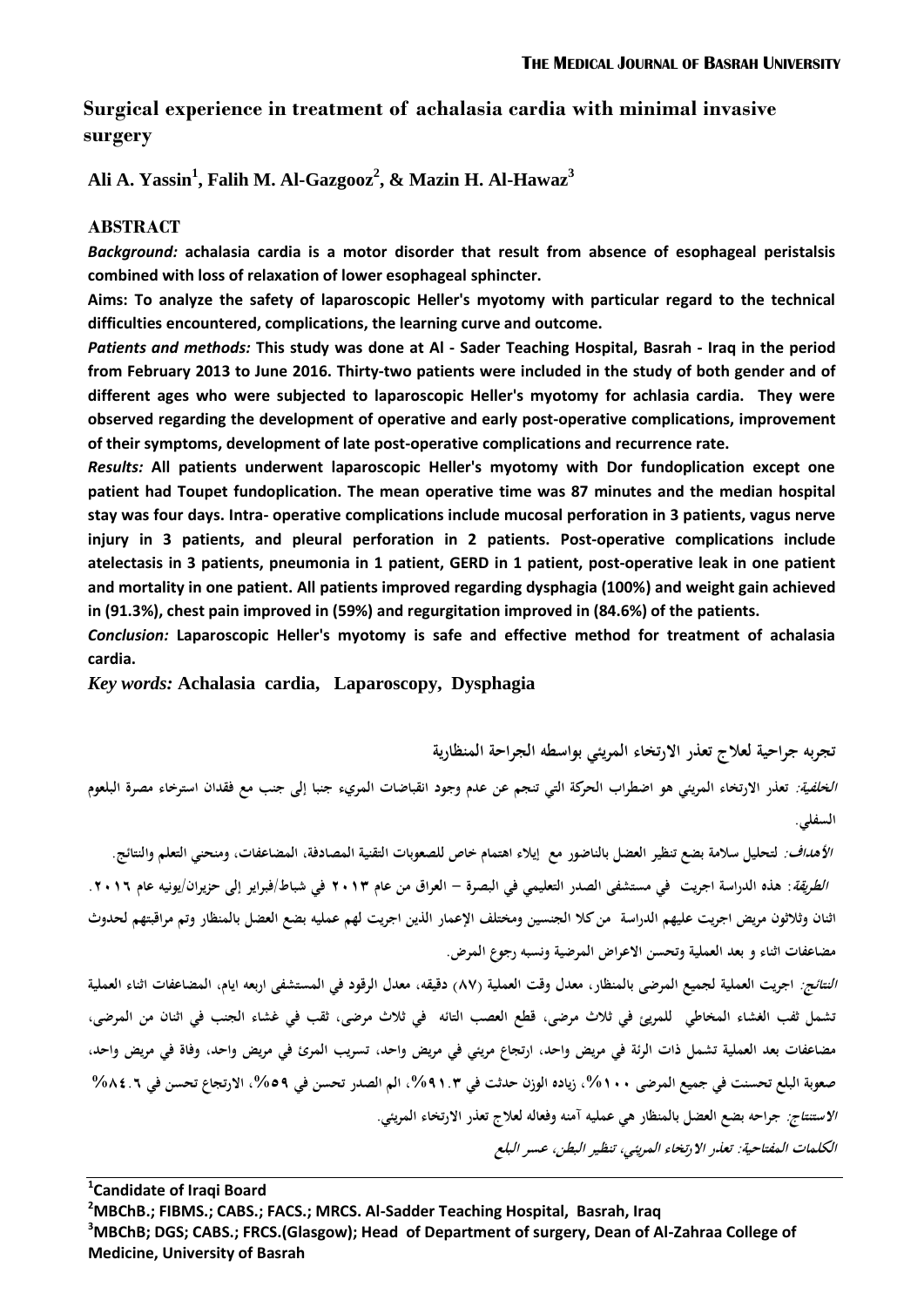# **INTRODUCTION**

chalasia cardia is a primary motor disorder that is characterized by loss of peristalsis of the esophageal body and absence relaxation of the lower esophageal sphincter.  $\begin{bmatrix} 1 \end{bmatrix}$  It is manifested by dysphagia, regurgitation, retrosternal chest pain and weight loss.  $[2]$  It is a rare condition affecting 1 in 100,000 individuals, there are neither racial nor gender differences in its incidence according to epidemiological studies.<sup>[3]</sup> Although the cause of achalasia is still not clear, the principle of its treatment has been evident since 1900, that is disruption of lower esophageal sphincter to relieve dysphagia  $^{[3]}$  In general, the treatment methods for esophageal achalasia are classified into four groups, including drug therapy using nitrite or a calcium channel blocker, botulinum toxin injection, endoscopic balloon dilatation and surgery, which include laparotomy, thoracotomy, thoracoscopy and laparoscopy. [4] Many studies have suggested that the most effective treatment of esophageal achalasia is surgical therapy by laparoscopic Heller's myotomy because of its simplicity and superior outcome.[4,5] Many questions have been raised over the past decade regarding outcome after laparoscopic Heller's myotomy, including the long term relive of dysphagia, the frequency and severity of gastro-esophageal reflux, the rate of success and failure, and the need of reintervention and revision after myotomy.[5-6] *This study aims* to analyze the safety of laparoscopic Heller's myotomy with particular regard to the technical difficulties encountered, complications, the learning curve and outcome. A

### **PATIENTS AND METHODS**

This is a retro and prospective study was done on 32 patients diagnosed with acahalasia cardia who were subjected to laparoscopic Heller's myotomy with Dor or Toupet fundiplication at Al Sader Teaching Hospital Basrah - Iraq in the period from February 2013 to June 2016 with a follow up period for two years, among them 18

patients were females (56.25%) and 14 patients were males (43.75%) with a median age was (34.5) years range from (8-61) years. All patients presented with dysphagia, weight loss in 23 patients, retrosternal chest pain in 22 patients and regurgitation in 13 patients. Only one patient had previous treatment with balloon dilatation. Most of patients were diagnosed by history and clinical examination, barium swallow, manometry and endoscopic examination to exclude malignancy and other esophageal pathology in addition to all relevant pre-operative hematological, biochemical, cardiac and respiratory investigations were also done. All patients underwent the surgery under general anesthesia and they were placed in French position with the surgeon stand between the patients legs, five ports were inserted in the upper abdomen as shown in (Figure-1), the dissection started by incising a vascular area of gastro hepatic omentum above the hepatic branch of vagus nerve to expose the right crus of diaphragm, after identification of the gastroesophageal junction and cutting of the short gastric vessels and exposure of left crus of diaphragm ,mobilization of the esophagus was done. Myotomy was started after mobilization of about 8 cm of lower esophagus after identification and preservation of anterior and posterior vagus nerve by using both blunt and sharp dissection by harmonic energy device with care not to injured the mucosa, the myotomy extended about 2 cm on the gastric side and 6cm on the esophageal side and followed by gastric fundoplication to prevent gastro-esophageal reflux. Anterior Dor fundiplication was done in all patients except one patient in whom posterior Toupet fundiplication was done because the patient had wide hiatus**.** Post operatively all patients were kept on intra venous fluids antibiotics and analgesia and observed for any signs of bleeding, leak, peritonitis and respiratory complications like atelectasis and pneumonia.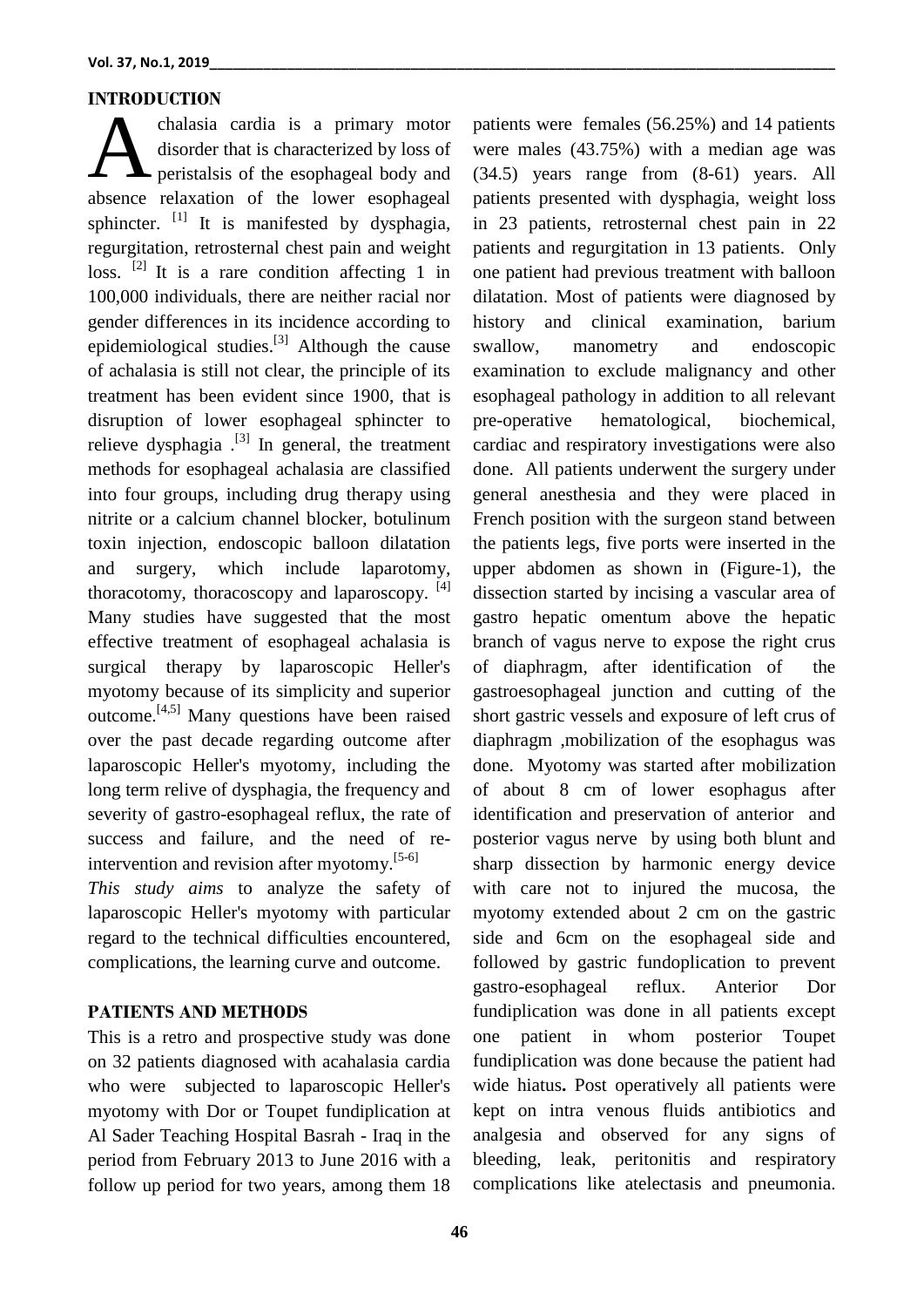Oral fluid started at the first post-operative day, except for the patients who had mucosal injury diagnosed during surgery, the mucosal injury were sutured with vicryl 3-0 and methylene blue test were done to confirm that there is no leak and drain kept for 3-5 days, a gastrograffin swallow was done after 48-72 hour of surgery and oral fluid started after confirmation of no contrast extravasations. The patients discharged 2-6 days after surgery and asked to remain on soft diet for two weeks. The first visit to the hospital was after (7-10) days from the surgery when sutures were removed and the patients evaluated regarding their dysphagia, vomiting, regurgitation and development of respiratory complications. The second visit to the hospital was after three months from the surgery when barium swallow was done. The third postoperative visit to the hospital was after 6 months after surgery and upper endoscopic examination was done if the patient complaining from dysphagia, regurgitation and chest pain. Then the patients were followed every 6 months and evaluated for the development of late complications like recurrence and gastro esophageal reflux.



**Fig 1. Ports site: (1) camera (2,3) surgeon working ports (4) assistant port (5) liver retractor (Taken from lecture of Prof. R.K.Mishra, How to do laparoscopic fundoplication)**

# **RESULT**

This study was done on 32 patients, 18 were females and 14 were males with median age of (34.5)years ranged from (8-61) years, as in (Table-1)

# **Table 1. Sex and age distribution of patients.**

| <b>Total number</b> | <b>Female</b> | $\frac{0}{0}$ | <b>Male</b> | Median age (year) | $\frac{6}{9}$ | Median age (year) |
|---------------------|---------------|---------------|-------------|-------------------|---------------|-------------------|
| $\Omega$<br>ے د     |               | 56.25         |             | 20 S<br>J2.J      | 43.75         | 36.5              |

The presenting symptoms were dysphagia, retrosternal chest pain, weight loss and regurgitation. All operations were completed laparoscopicaly, no conversion to open surgery. The mean operative time was (87) minutes ranged from (55) minutes to (120) minutes, as in (Table-2)

|  | Table 2. Operative time. |  |
|--|--------------------------|--|
|--|--------------------------|--|

| <b>Patient</b>        | Operative time in minute |  |  |
|-----------------------|--------------------------|--|--|
| $1st$ ten patients    | 110-120 minute           |  |  |
| $2nd$ twelve patients | 80-90 minute             |  |  |
| Last ten patients     | minute<br>55-60          |  |  |

The intra operative complications were mucosal perforation in three patients (9.37%), two of them diagnosed during surgery and the third one diagnosed after surgery, anterior vagus nerve injury in two patients (6.25%) and posterior vagus nerve injury in one patient (3.12%), pleural perforation in two patients (6.25%) and no solid organ injury or intra operative bleeding, as shown in (Table-3)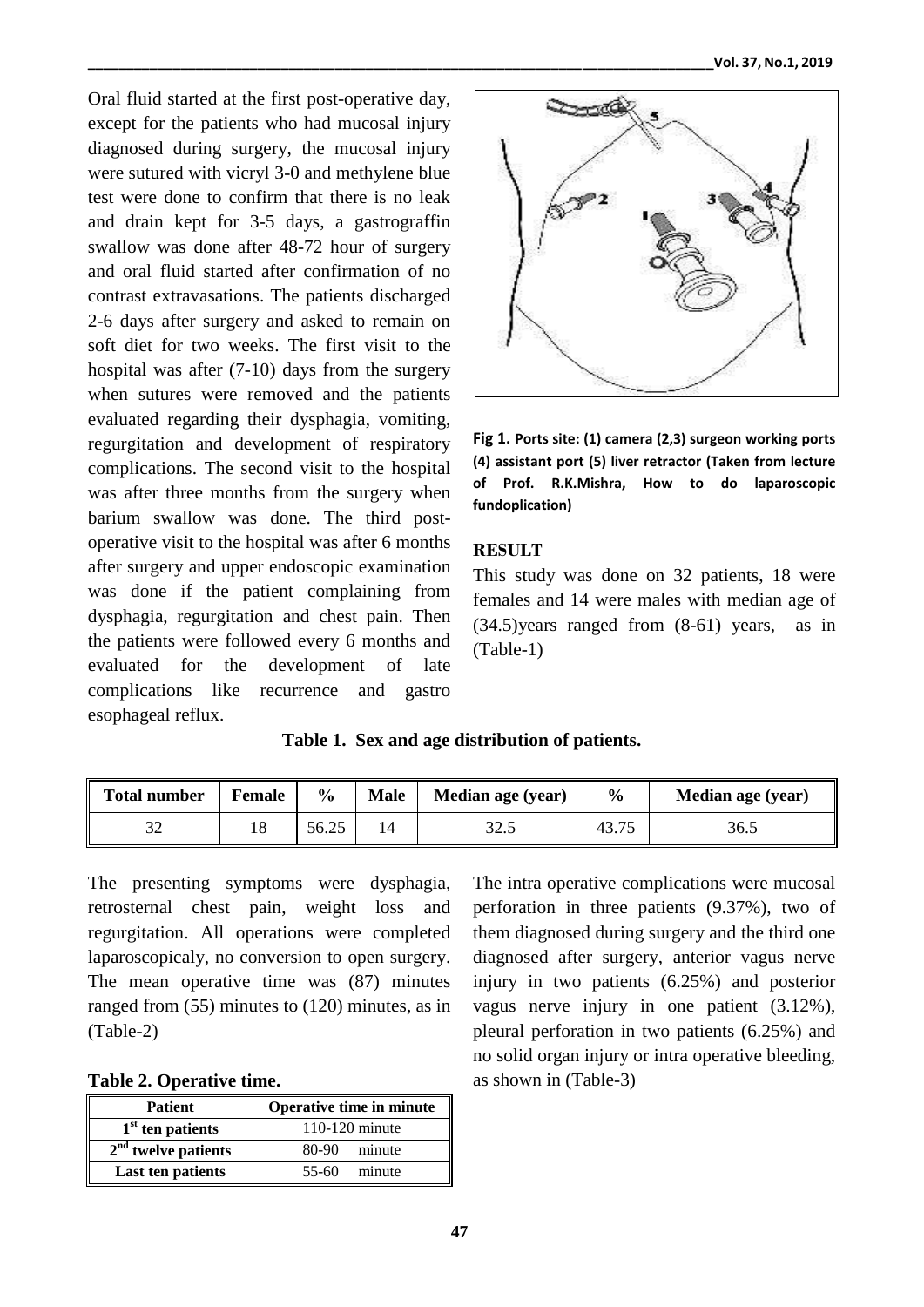| <b>Type of complication</b>     | No. of<br>patient | $\frac{6}{10}$ |
|---------------------------------|-------------------|----------------|
| <b>Mucosal perforation</b>      |                   | 9.37           |
| Anterior vagus nerve injury     | 2                 | 6.25           |
| Posterior vagus nerve injury    |                   | 3.12           |
| <b>Pleural perforation</b>      | 2                 | 6.25           |
| Solid organs injury             |                   |                |
| <b>Intra operative bleeding</b> |                   |                |
| <b>Total</b>                    |                   | 25             |

**Table 3. Intra operative complications.**

Early post-operative complications occurred in five patients, three patients developed atelectasis (9.37%), one patient developed pneumonia (3.12%), and one patient developed post-operative leak (3.12%) and he was died in the fifth post-operative day, mortality rate is (3.12%) and there was no post-operative bleeding, As in (Table-4)

**Table 4. Early Post-operative complications**

| <b>Type of complication</b>    | No. of the<br>patient | $\frac{1}{2}$ |
|--------------------------------|-----------------------|---------------|
| <b>Atalectasis</b>             |                       | 9.37          |
| Pneumonia                      |                       | 3.12          |
| Post-operative leak            |                       | 3.12          |
| <b>Post-operative bleeding</b> |                       |               |
| <b>Total</b>                   |                       | 18.73         |

Late post-operative complications developed in one patients (3.22%) who developed GERD six months after surgery and there was no recurrence as in (Table-5).

**Table 5. Late post-operative complications.**

| <b>Type of complication</b> | No. of<br>patients | $\frac{0}{0}$ |
|-----------------------------|--------------------|---------------|
| <b>GERD</b>                 |                    | 3.22          |
| Recurrence                  |                    |               |
| <b>Total</b>                |                    | 3.22          |

The median hospital stay was four days ranged from (2-6) days. Regarding the improvement of pre-operative symptoms, there was no dysphagia in 29 patients (93.54%) and mild dysphagia in 2 patients (6.45%), weight gain in 21 patients (91.3%), pain decrease in13 patients (59%) and regurgetation improved in 11 patients (84.6%), as in (Table-6).

### **Table 6. Post-operative improvement of symptoms**.

| <b>Pre-operative symptoms</b> | No. of patient | $\frac{6}{9}$ | Post-operative improvement | $\frac{6}{9}$ |
|-------------------------------|----------------|---------------|----------------------------|---------------|
|                               | 31             | 100           | No dysphagia 29            | 93.54         |
| <b>Dysphagia</b>              |                |               | Mild dysphagia 2           | 6.45          |
| <b>Weight loss</b>            | 23             | 74.1          | 21                         | 91.3          |
| Pain                          | 22             | 70.9          | 13                         | 59            |
| Regurgitation                 | 13             | 41.9          |                            | 84.6          |

**\*One patient was died and excluded from the result of post-operative improvement of symptoms**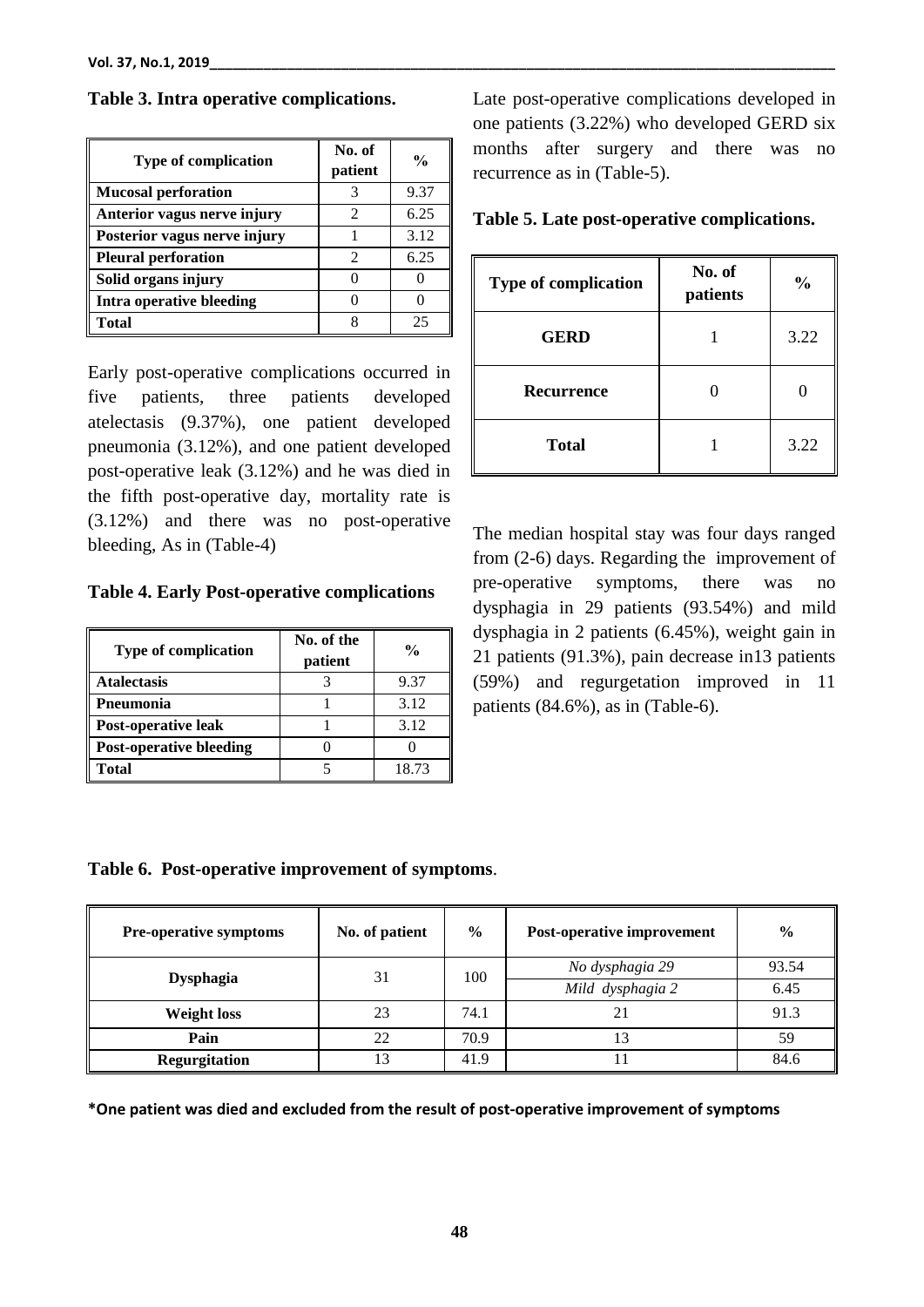#### **DISCUSSION**

Achalasia cardia is a rare disease, and not diagnosed until several years from its first symptoms because of the slow progression of the disease and symptoms are often confused with gastro- esophageal reflux disease or simple dysphagia.[7,11] All methods of treatment of achlasia cardia aims to relief symptoms, with no treatment reverse the underlying<br>neuropathological changes.<sup>[8-9]</sup> Minimally neuropathological changes.<sup>[8-9]</sup> Minimally invasive Heller's myotomy has becomes gold standard procedure in the treatment of achalasia cardia and have many advantages over thoracotomy and laparotomy in a form of decrease post-operative pain, morbidity, hospital stay and also it provide advantages of better visualization of surgical field and better identification of important structures such as vagus nerve, blood vessels, gastroesophageal junction and minute mucosal perforation because of magnification provided by laparoscopy.[9] Another controversy related to the type of fundoplication that done with Heller's myotomy, most of surgeons agreed that Nissen fundoplication lead to dysphagia and they recommend partial wrap.<sup>[8.9]</sup> The Toupet posterior fundoplication has advantages of preventing closure of myotomy by fixing the gastric fundus to the both edges of myotomy and has better post-operative reflux control in supine position, but it is technically more difficult to do than the anterior Dor fundoplication and takes more operative time.<sup>[10]</sup> The Dor fundoplication is technically easer to perform and takes less time and it covers the exposed esophageal mucosa after myotomy and has good reflux control.<sup>[9-10]</sup> The most common intra operative complication in all studies as in our study is mucosal perforation which was occurred in three patients (9.37%) which is nearly similar to result of a study done in India by Lileswar Kaman in which mucosal perforations were  $12\%$ .<sup>[11]</sup> In our study two mucosal perforations were diagnosed during surgery and were sutured with vicryl 3-0 and methylene blue test was done to confirm that there is no leak and drain were kept for 3-5 days. One patient had perforation that was diagnosed by water soluble contrast in the third post-operative day which had been done because of persistent fever and tachycardia and the study showed active leak, laparoscopic exploration was done and mucosal perforation was sutured with vicryl 3-0 after washing of peritoneal cavity with normal saline, drain was kept and jejunostomy feeding tube was inserted, but unfortunately the patient died after two days because of mediastinitis , sepsis and multi-organ failure. In our study mortality was occurred in one patient (3.12%), which is higher than the result of the studies done by Lileswar Kaman, and Kamil Gulpinar, in both studies they have no mortality.<sup>[11-12]</sup> Two patients had anterior vagus nerve injury and one patient had posterior vagus nerve injury and pyloroplasty had done for them. Two patients had pleural perforation that had been identified during surgery and evacuated through a trocar site with tube drain placed across the perforation and removed at the end of surgery. In comparison with the studies done by Lileswar Kaman and Kamil Gulpinar both have no vagus nerve injury and no pleural perforation.<sup>[11-12]</sup> All the patients improved regarding dysphagiea, with (93.54%) of the patient had no dysphagiea and (6.45%) had mild dysphgeia which is similar to result of the studies done by Lileswar Kaman and Kamil Gulpinar. [11,12] Post-operative GERD occurred in one patient (3.12%) which is slightly lower than the study done by Kamil Gulpinar where GERD was  $7.5\%$ <sup>[12]</sup> The mean operative time was 87 minutes which is nearly similar to the operative time in the study done by lileswar Kaman where the mean operative time was 93.3 minutes. $[11]$ 

#### **CONCLUSION**

Laparoscopic heller's myotomy is safe and effective method for treatment of achalasia